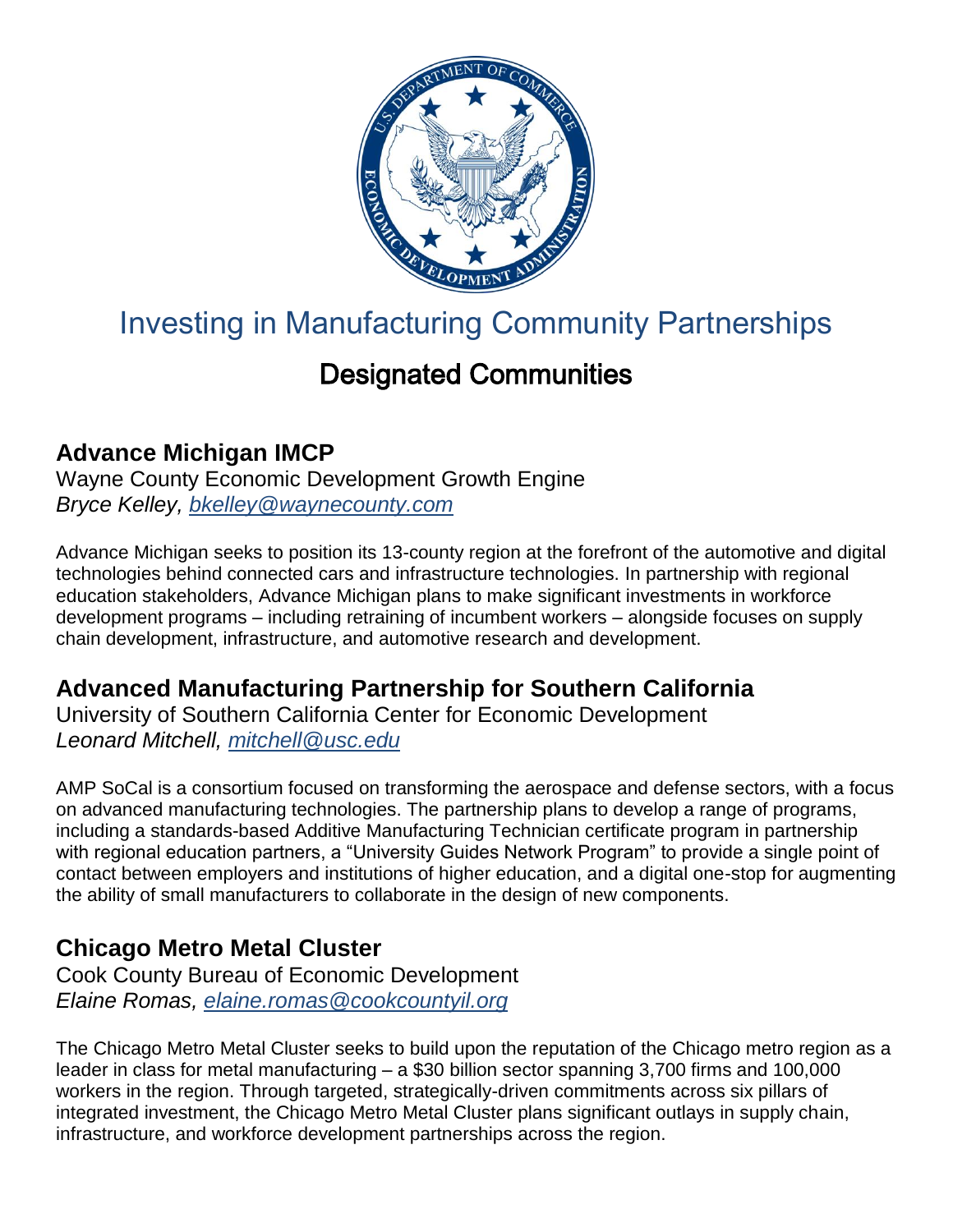#### **DRIVE for the Future IMCP**

University of Tennessee Institute for Public Service *Charles E. Shoopman, Jr., [chuck.shoopman@tennessee.edu](mailto:chuck.shoopman@tennessee.edu)*

The DRIVE initiative seeks to build upon the Tennessee Valley's pre-existing sector leadership in automotive industry employment through strategic promotion of advanced automotive technology development and commercialization. DRIVE plans to deepen regional competencies in automotive technologies through partnerships with high-impact employers, and with the goal of enhancing workforce capacity and expanding the capabilities and access of SMEs in the automotive technologies sector.

#### **Greater Portland Food Production Cluster**

Greater Portland Council of Governments *Neal W. Allen, [nallen@gpcog.org](mailto:nallen@gpcog.org)*

The Portland region accounts for 31% of food production across the entire state of Maine, and features a vibrant ecosystem of SMEs engaged in some stage of food production. The Greater Portland Food Production Cluster aims to bolster skills programs in industrial engineering, food science, and food preparation, alongside working to minimize supply chain waste and promote lowimpact hydroponic and greenhouse methods of food production.

# **Greater Rochester / Fingers Lakes Region**

City of Rochester *Delmonize Smith, [dsmith@cityofrochester.gov](mailto:dsmith@cityofrochester.gov)*

The Greater Rochester region aims to build upon its historic strength in the precision machining, optics, photonics, and imaging sectors through catalytic workforce development projects. With the intention of building cross-industry capabilities and strengthened supply chain networks, the consortium aims to decrease the time of technology transfer and creating a skills pipeline for indemand jobs.

#### **Northwest Georgia Center for Sustainable Floor Covering Innovation and Advanced Workforce Readiness (S-FLOR)**

Northwest Georgia Regional Commission *Lloyd Frasier, [lfrasier@nwgrc.org](mailto:lfrasier@nwgrc.org)*

Long a national leader in the floor covering industry, the S-FLOR consortium seeks to build upon preexisting strengths in the sector by investing in a shortened supply chain and preparing tomorrow's workers by patching critical shortfalls in the existing secondary and technical post-secondary educational network. Leveraging innovation centers housed at Georgia Tech, the S-FLOR consortium will seek to provide cutting edge materials research and other technologies for commercialization to SMEs in the region.

# **The Milwaukee 7 Manufacturing Community**

Redevelopment Authority of the City of Milwaukee *Rocky Marcoux, [rocky.marcoux@milwaukee.gov](mailto:rocky.marcoux@milwaukee.gov)*